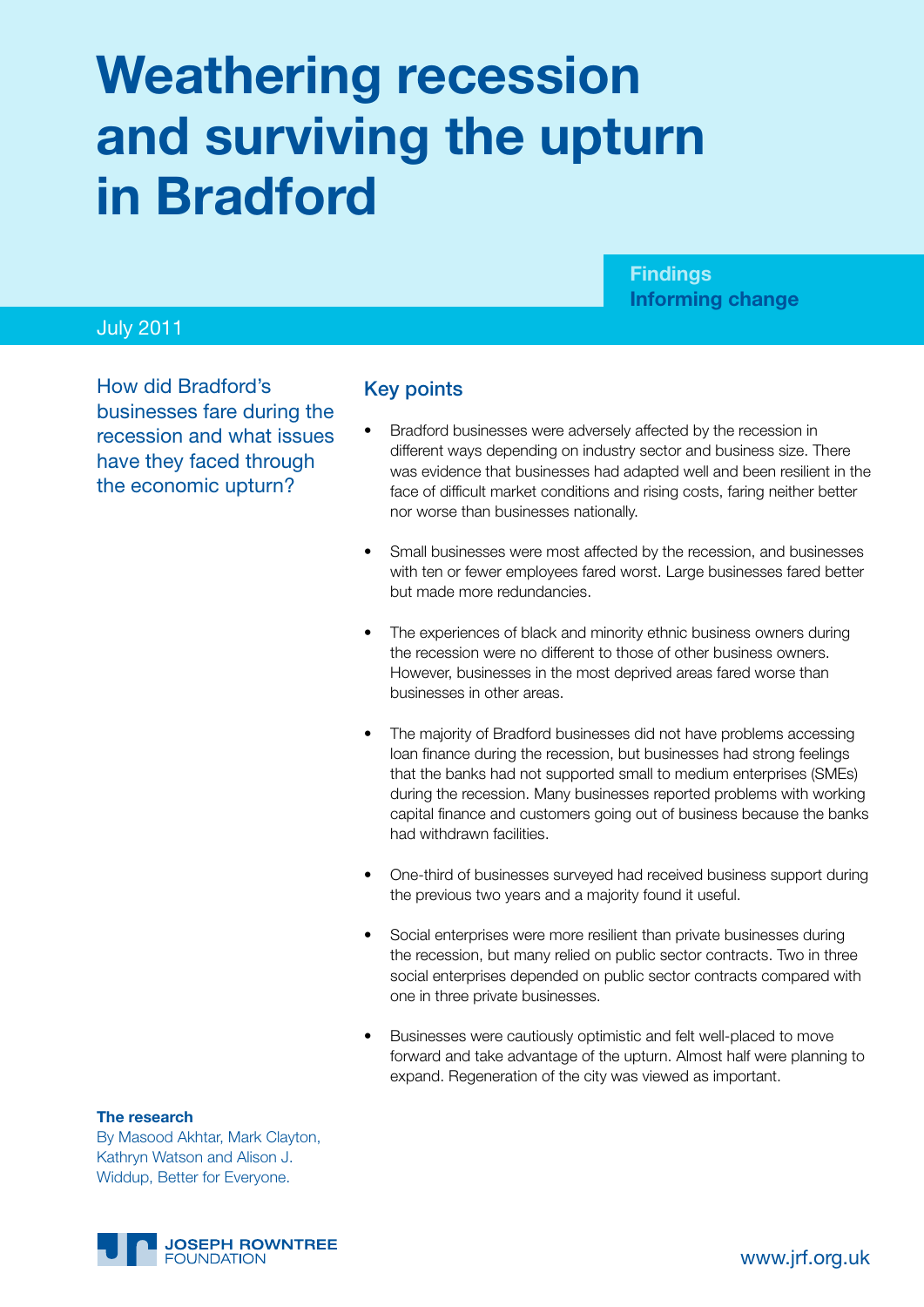# **Background**

Economic recession often triggers a period of 'taking stock of things', or doing things differently, simply in order to survive. This happens at both a personal and at a business or organisational level. This research study looks at how businesses in Bradford district weathered the recession, what the key issues they had to deal with were, what support was available from the support networks and how businesses felt placed to take advantage of an economic upturn. The findings of the study are based on a review of secondary data, qualitative interviews and two quantitative surveys of a cross-section of businesses and social enterprises in the Bradford district.

#### Impact of the recession

Bradford businesses have been adversely affected by the recession. SMEs were hit hardest and were more likely to experience a decline in business performance than larger companies with 50 or more employees. Half of the businesses surveyed experienced a decline in business performance during the recession typically through falling sales and reduced profits. However, nearly one-third managed to hold their performance at the same level, and one in five enterprises actually saw business improve.

Comparison of the performance of Bradford businesses with regional and national data (Ipsos MORI 2010) revealed that Bradford businesses' experiences of the recession were broadly in line with the experience of businesses nationally and across the Yorkshire and Humber region. The worst affected sectors were construction, where seven in ten businesses saw deterioration in performance, followed by the transport/storage/communications sector, where six in ten saw a deterioration. Businesses in the personal and public services sectors were least likely to have experienced a decline in performance and were most likely to have seen an improvement.

The survey of social enterprises found that they have been relatively resilient throughout the recession, with almost four in ten enterprises reporting an improvement in business performance over the previous twelve months compared with two in ten businesses in the private sector survey. Although social enterprises were more resilient, the majority of social enterprises in Bradford relied on public sector contracts. Consequently, they were pessimistic about the next twelve months in the face of public sector spending cuts. Despite this, eight in ten social enterprises felt 'well-placed' to take advantage of an economic upturn.

In the most deprived wards (10 per cent most deprived lower super output areas), 59 per cent of businesses saw a deterioration in their performance during the recession compared with 50 per cent in other wards.

Half of businesses indicated that costs had risen during the recession. The sectors worst affected were hotels/ catering, retail/distribution and public/personal services. The elements of cost that had increased for the greatest proportion of businesses were transport, raw materials and energy.

# Finance and banks

Restrictions on the availability of finance have been at the heart of the recent recession. Surprisingly, most Bradford businesses surveyed said they did not have major problems accessing finance, but the increasing cost of finance and more stringent terms imposed by the banks were problematic. Businesses were critical of the way banks behaved during the recession, and many felt that the lack of support caused many viable businesses to close. Businesses criticised the way banks managed existing credit lines and almost half experienced more costly terms and conditions and felt that their relationship with local branches and the quality of services offered had deteriorated. As a result of increased pressure from banks a substantial proportion of businesses switched banking providers and negotiated fresh terms with a new financial institution.

Businesses expect to have problems maintaining cash flow for some time. During the recession, 52 per cent of businesses experienced cash flow problems and working capital financing was a problem.

#### How businesses responded to the recession

The most common response by businesses to falling orders was to reduce labour costs and employee numbers. For some businesses redundancies were seen as a necessary action to ensure the survival of the business. Four in ten businesses surveyed had cut the number of employees as a result of the recession. The local picture corresponds to national data (Dolphin, 2009).

SMEs were less likely to have made staff redundant and this helped to protect employment in the district. While larger businesses fared better during the recession, they were more likely to make redundancies. Evidence from the interviews revealed that some companies reported job losses of 30 per cent. Only 33 per cent of small businesses with one to ten employees cut jobs compared with 47 per cent of those with 11 to 49 employees and 67 per cent of those with 50 or more employees.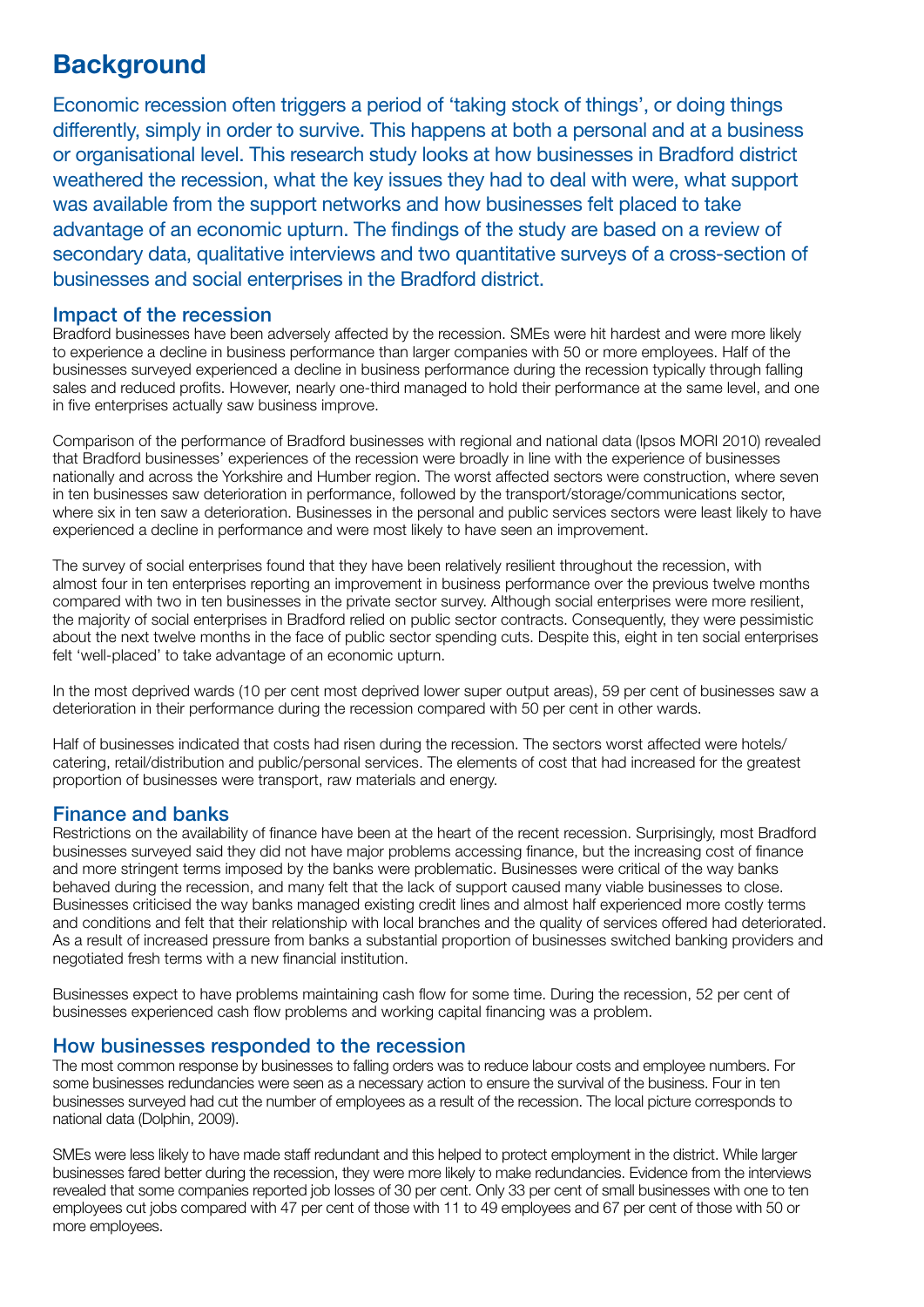Small and medium sized businesses make up the majority of businesses in the district, accounting for 99 per cent of businesses and 41 per cent of employment. By making fewer redundancies, SMEs reduced potential job losses in the district and this has been a factor in the district's resilience in weathering the recession.

Approximately one-third of businesses made other major strategic or operational changes as a result of the recession. These included adjustments to the marketing strategy (30 per cent) or other actions to reduce costs (70 per cent), such as downsizing, closing part of the business or moving to smaller premises. Businesses made efforts to develop new product markets and some were specifically targeting the emerging markets in South East Asia and South America.

#### Business support

Less than half of Bradford businesses were satisfied with support services despite evidence suggesting that they have helped businesses weather the recession. When asked, just 44 per cent of businesses said they were 'satisfied' with business support services being offered in the area. One in three businesses had received business support in the past two years, which equates to around 5,000 businesses across the whole of the district.

Of the businesses that received support, 58 per cent found it useful. Business Link was the most used support service with three out of five businesses using Business Link services finding it useful. Business Link had a high level of awareness among businesses but the overall support offer was felt to be confusing with many businesses still not clear what support is available.

Larger businesses were more likely to have used Yorkshire Forward who, while used less frequently (23 businesses had used their services), attracted a high satisfaction rating, with 70 per cent of businesses finding their support useful. The Chamber of Commerce also attracted a favourable satisfaction rating, as 72 per cent of businesses found it useful.

Overall, Bradford businesses whose performance improved over the past two years were more likely to have received support than those who had seen performance deteriorate. However, the experience of manufacturing companies was the reverse of this.

When asked what support businesses would like to receive in the future, help with funding and grants was a requirement of 29 per cent of businesses. Marketing/sales support (23 per cent) and help to find new markets (19 per cent) were the next most important business support needs.

Unfortunately Regional Business Link services are to close by November 2011 and Regional Development Agencies, of which Yorkshire Forward is one, are to close by 31 March 2012 as part of government reorganisation.

#### Future prospects and confidence

An overwhelming majority (92 per cent) of businesses indicated that they were either 'very well-placed' or 'fairly wellplaced' to take advantage of the upturn in the economy. Of those surveyed, 29 per cent indicated that they were very well-placed. Nearly half of the businesses surveyed expected domestic sales to be higher over the next 12 months and, similarly, 46 per cent of exporters thought that their export sales would be higher.

Just under half of businesses (45 per cent) planned to expand their business operations over the next 12 months; 25 per cent planned to target new customers and markets and 20 per cent planned to introduce new products.

Financial/business services were most likely to be planning on expanding the business (67 per cent) followed by 51 per cent of manufacturers and 47 per cent of transport/storage/communications businesses.

Nearly one-third of businesses were either extremely or fairly reliant on the public sector. This dependency varied by industry sector but not by size of business. The sectors with the highest proportion of businesses being extremely reliant on the public sector were public/personal services (27 per cent), construction (19 per cent) and hotels/ catering (15 percent). By comparison, only 4 per cent of manufacturing companies were extremely reliant on the public sector.

At the time of the survey, Bradford businesses were optimistic, with 37 per cent expecting an improvement in the economic environment over the next 12 months and 42 per cent expecting the situation to at least remain the same. The qualitative interviews revealed a level of cautious optimism about the economy but no one felt the recovery would come quickly. Some businesses were bracing themselves in case there was a 'double dip'.

Businesses indicated a desire to be more involved in improving the district and wanted a genuine two-way dialogue between the public and private sectors. The partnership working that has been going on throughout the district was viewed as promising and businesses felt this should continue and be strengthened.